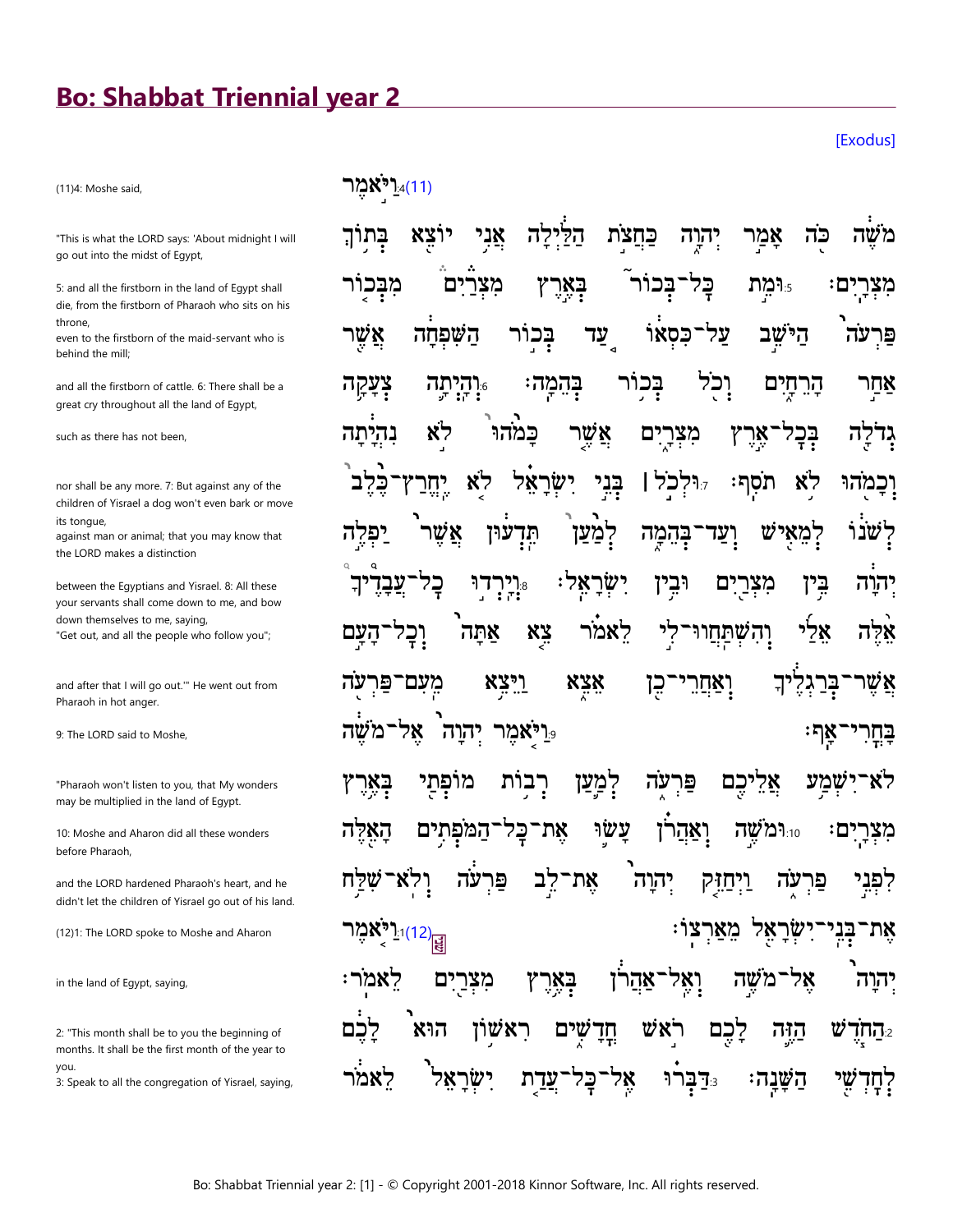'On the tenth day of this month, they shall take to them every man a lamb, according to their father's houses, a lamb for a household; 4: and if the household be too little for a lamb,

then he and his neighbor next to his house shall take one according to the number of the souls;

according to what everyone can eat you shall make your count for the lamb. 5: Your lamb shall be without blemish, a male a year old. You shall take it from the sheep, or from the goats.

6: You shall keep it until the fourteenth day of the same month:

and the whole assembly of the congregation of Yisrael shall kill it

at evening. 7: They shall take some of the blood, and put it on the two side-posts and on the lintel,

on the houses in which they shall eat it.

8: They shall eat the flesh in that night, roasted with fire, and matzah. They shall eat it with bitter herbs.

9: Don't eat it raw, nor boiled at all with water.

but roasted with fire; with its head, its legs and its inner parts.

10: You shall let nothing of it remain until the morning; but that which remains of it until the morning you shall burn with fire. 11: This is how you shall eat it: with your loins girded,

your shoes on your feet, and your staff in your hand; and you shall eat it in haste:

it is the LORD's Pesach-offering. 12: For I will go through the land of Egypt in that night,

and will strike all the firstborn in the land of Egypt,

both man and animal. Against all the gods of Eqypt I will execute judgments: I am the LORD.

13: The blood shall be to you for a token on the houses where you are:

and when I see the blood, I will pass over you,

and there shall no plague be on you to destroy you, when I strike the land of Egypt.

שֶׂה איש <u>קהם</u> קחו דבית<sup>.</sup> הזה לחד מהיות שֶׁה משה הבית ימעט לבית: ןאָם־ אבת הַקַּרֹב נפשת ביתו וּשׁכנו הוא וַיַקַח 78 במכסת איש לוֹ לִפִּי תמים 5: שה השה: על תכסו אַכ זכר לִכֶם העזים ־הַכְּבָשִׂים יהיה מז תִּקַחוּ⊹ ומן שַנַה ⊑⊺ למשמרת יום עשר עַד לכם ארבעה ר**היה** אתו כל וַשַּׁחֲטוּ קְהַל עדת הזה ש לחד יִוְלָקָחוּ וְנְתְנְוּ ־הַדָּם שתי עד בים: המזויות מן' הער בין אתו יאכלו אשׁו הבתים עַל בהם: קוף על־ ומצות WĶ הבשר הזה 77 72 את־ וּבשׁל תאכלו לא ממנו מבשל נא 7X9 בקהוּ D מרר עיו על ראשו WΧ צלי כר אם־ כי בו: ם במי מִמֵּנוּ עד תותירו ֿ עז והנתר בקר מִמֵּנוּ 'X7 בקר  $7.10$ ּוֹיִי**ׇ֑֖֫**׀׆֥֖׀ׇׇׇ֖֖֜֜֜֩֩֩֩׀ׇׇ֑֖֓֓֓<br>׆׀ׇ אתו תאכלו :פו יכם תשר ิซ מַתְנֵ אחר בִּרַגִלֵיכֵם תם ַיַאַכ כם בִּידִ וּמַקֵּלְכֶם ּלֵיהוַה׃ בחפזוז בְאֵרָ תי הוא פסח מצר  $1:12$ וְהִכֵּיתי מצרים בְאֵרִץ ı כל הזה אֶעֱשֶׂה מִצְרַיִם וּבִכָּל־אֱלֹהֵי מִאַדַם בָּהֶמַה לאת <sup>13</sup>.נְהַיָה אַני הבתים על לכם הדם ּהַרַה: ים שפט **יְרָאִיתִי** שם אתם את־הדם עַלֵכֵם ופסחתי שו באר מִצְרָיִם בהכתי למשחית יהיה נגף בכם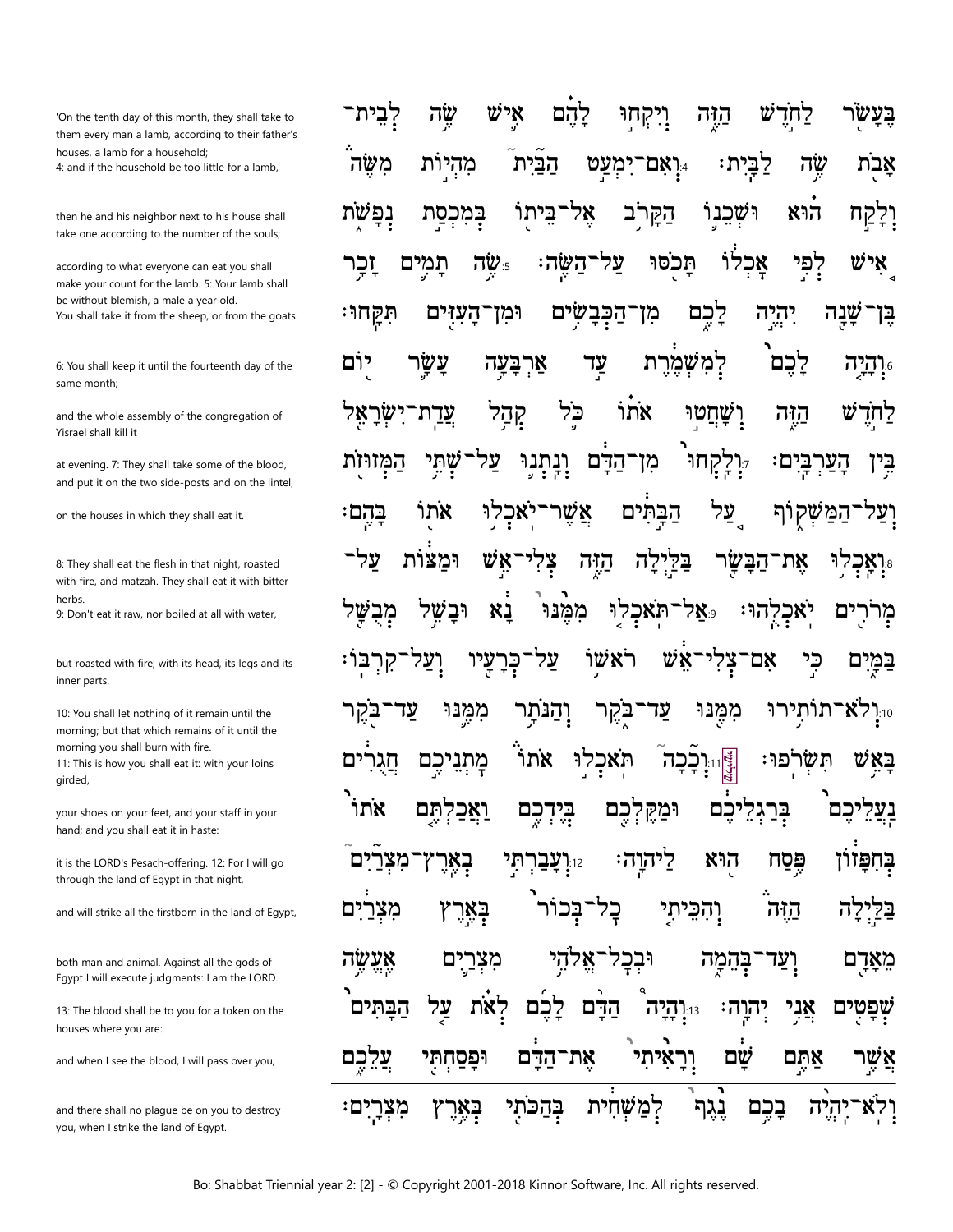14: This day shall be to you for a memorial, and you shall keep it a feast to the LORD:

throughout your generations you shall keep it a feast by a statute forever. 15: Seven days shall you eat matzah;

even the first day you shall put away yeast out of your houses,

for whoever eats leavened bread, that soul shall be cut off from Yisrael.

from the first day until the seventh. 16: In the first day there shall be a holy convocation,

and in the seventh a holy convocation to you; no manner of work shall be done in them,

except that which every man must eat,

that only may be done by you. 17: You shall watch the matzot; for in this same day

have I brought your hosts out of the land of Egypt:

therefore shall you observe this day throughout your generations by a statute forever.

18: In the first month, on the fourteenth day of the month at evening,

you shall eat matzah, until the twenty-first day of the month at evening.

19: Seven days shall there be no yeast found in your houses, for whoever eats that which is leavened that soul shall be cut off from the congregation of Yisrael

whether he be a sojourner, or a native of the land. 20: You shall eat nothing leavened. In all your habitations you shall eat matzah.

21: Then Moshe called for all the elders of Yisrael, and said to them,

"Draw out, and take lambs according to your families, and slaughter the Pesach-offering.

22: You shall take a bunch of hyssop, and dip it in the blood that is in the basin.

and strike the lintel and the two side-posts with the blood that is in the basin:

הַיּוֹם הַזֶּה לָכֶם לְזִכְרוֹן וְחַגֹּתֶם אֹתוֹ הַג ליהוה ימים 15:שבעת עוֹלַם תְּהָגְהוּ חִקַת זדרתיכם מצות תשביתו ביום תאכלו הראשׁון שאר מִבָּתֵיכֵם אַךְ מישראל ההוא הַנִּפְשׁ חמץ אכל בֵּל־ כי ו ונכרתה הראשׁוו 1.16 השבעי: יום עד מיום מקראי הראשו מִקְרָא־קְדֵ יִהיָה W השביעי וכיום כל לכם קד יַאַבֵל לא־יַעַשֵׂה אַשֵׁר אַךְ בַהִם מלאכה לַכַ <sub>ַ</sub> זוּוּ **שְׁמַרְתֶּם** לְכֶם: כי את־המצות שה דבדו היא את־צבאותֵיכֵם הוצאתי הזה היום מִאָרִץ בעצם הַזָּה את־היּוֹם לדרתיכם ושמרתם חקת ים מצר עשר וּבַראַשׂוֹ יום בְּאַרְבָּעָה בעו ิซ לחד עולם: וְעֵשׂרים הָאָחָד יום מצת תאכלו υ לחד עד ימַצָא בִּבְתֵּיכֶם פי | לא שׂאר ימים כל ינ**שבעת?** ישראַק ההוא הנפש מעדת ונכר מחמצת תה לא בכל תאכלו 220 כל־מחמצת ۰γ האר וּבאזרח בגו מושְׁבְתֵיכֶם תֹּאכְלוּ מַצּוֹת:

לִבְל קרַא אֵלֱהֵם ויאמר ישר <u>זקני]</u> משה לַכֶּם לִמְשָׁפְּחֹתֵיכֵם ነጰ፞፝፝፝፝፝፝፝፝፞ וּקחוּ ושחטו משכו אזרב אַשֵׁו 'תם וטב בדם אֲגַדַּת 22:**וּלק חתם** הפסח: וְאֵל המזוּזת שתי ֿהמשקוף אל נתם בסת מז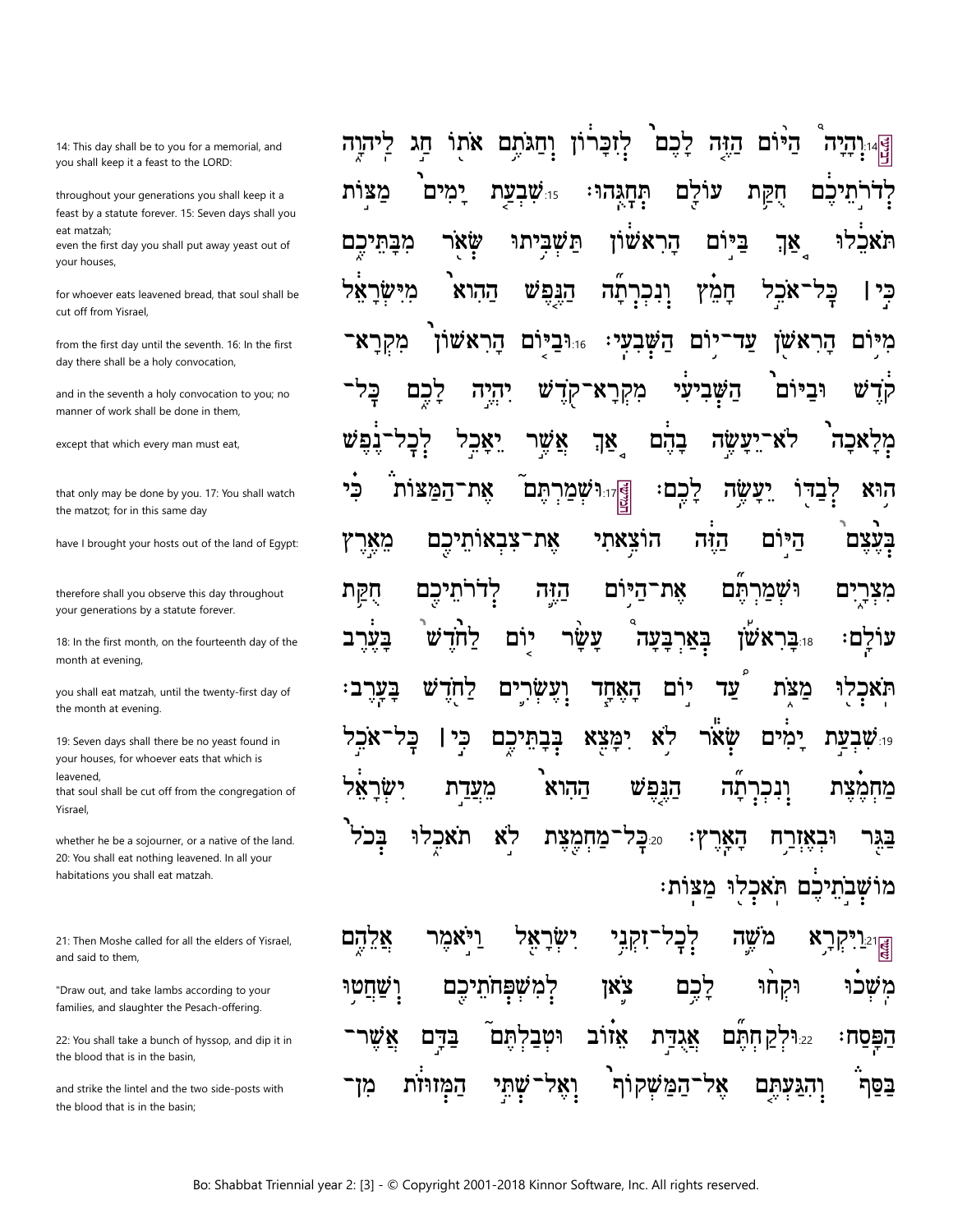and none of you shall go out of the door of his house until the morning.

23: The LORD will pass through to strike the Eqyptians; and when He sees the blood on the lintel,

and on the two side-posts, the LORD will pass over the door,

and will not allow the destroyer to come in to your houses to strike you.

24: You shall observe this thing for a statute to you and to your sons forever.

25: It shall happen when you have come to the land which the LORD will give you, as He has promised that you shall keep this service.

26: It will happen, when your children ask you, 'What do you mean by this service?

27: that you shall say, 'It is the sacrifice of the LORD's Pesach-offering, who passed over the houses of the children of Yisrael in Eqypt, when He struck the Egyptians, and spared our houses "

The people bowed their heads and prostrated themselves. 28: The children of Yisrael went and did so:

as the LORD had commanded Moshe and Aharon, so they did.

14: It shall be, when your son asks you in time to come, saying, 'What is this?' that you shall tell him,

'By strength of hand the LORD brought us out from Egypt, from the house of bondage;

15: and it happened, when Pharaoh would hardly let us go, that the LORD killed all the firstborn in the land of Eqypt, both the firstborn of man, and the firstborn of animal.

Therefore I sacrifice to the LORD all males that open the womb,

and all the firstborn of my sons I redeem. 16: It shall be for a sign on your hand,

and for tefillin between your eyes: for by strength of hand the LORD brought us forth out of Egypt.

איש לא תִצְאוּ בַּסֶּךְ אַשר מפתח־ביתו ואתם הַדָּם וְרָאֲה את את־מצו לִנְגּף יהוה ים עד  $7:23$ בּקֵר וְעַל שְׁתִּי<br>י יִהוָה ֿהמֹשׂקוֹת הדם וּפַּסַח המזוּזת עד יתן לבא המשחית בַּתֵּיכֵם 78 לא הפתח אַת־הַדָּבָר ו*ּישׁמַרְתֵּם* וּלִבְנִיך ֹלְחָק  $7$ הזה רנגף: כְּי es:**יְהְיָה**<br>alg עולם: יתן האר 78 תַבאוּ יהוה וּשׁמַרְתֵּם לכם הזאת: העבדה את־ דבר פאשו הזאת העבדה מה בִּנִיכִם כם אל יאמרוּ כי ר<u>הי</u>ה:  $\circ$  $\circ$ יִכְם שר ליהוה הוא פּסח ובח<sup>.</sup> פסח 'N תם <u>זאמר,</u> ים בנגפו במצרים מצר בתי את <u>וישׁתַחֲ</u>ווּ 25.['ל הָעָם בתינו כו יקד הצ ואת־ פאשר צוּה את ⊊ן ראהר ן שה מ הוה 787W בני ישו

בִנְךָ **ַיִשְׁאַ**דְךְ זאת מה לאמר מַחַר כִּי הְיָהְיָה;<br>שֵׁ Ū הוציאַנוּ יד בְּחִיָּק אליו מבית ם ממצר יהוה ויהו נה פר שה כי ים: הַק  $7:15$ יכם כל ועד אדם מבכו מצר באר בכ יהוה רחם ליהוה אַני ַכַּק ובח בֵּן בְּהֵמַה בַּנַי על לאות 16.**! הַיַה** אַפְרֶה D הזכו בחזק ֶכִי וּלטוֹ הוציאנו יד עֵינֵיך בֵּין פת